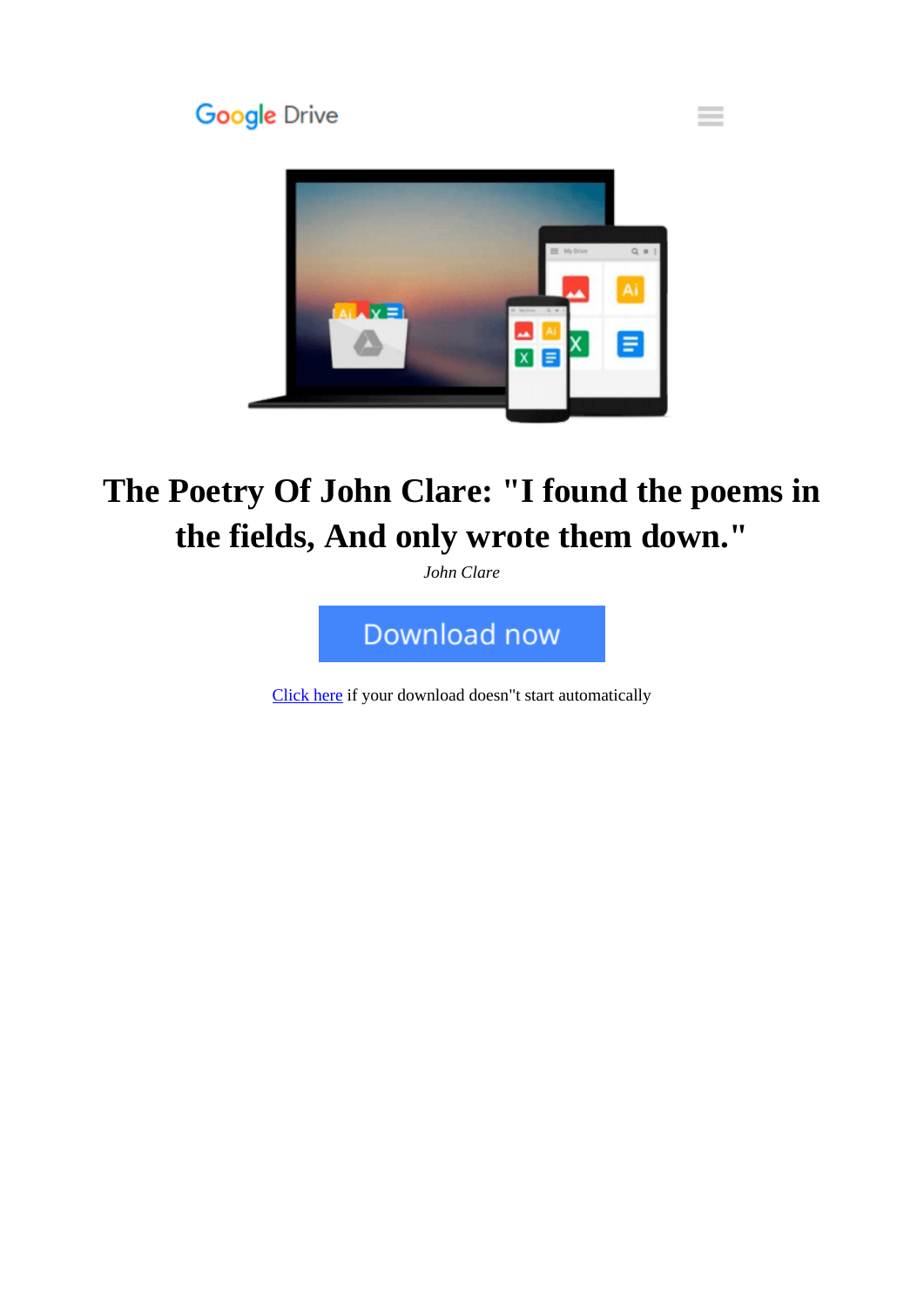### **The Poetry Of John Clare: "I found the poems in the fields, And only wrote them down."**

John Clare

#### **The Poetry Of John Clare: "I found the poems in the fields, And only wrote them down."** John Clare

The Poetry Of John Clare. Poetry is a fascinating use of language. With almost a million words at its command it is not surprising that these Isles have produced some of the most beautiful, moving and descriptive verse through the centuries. In this series we look at individual poets who have shaped and influenced their craft and cement their place in our heritage. In this volume we look at the works of John Clare. John Clare was born on July 13th 1793 in Helpston, a few miles north of Peterborough. Schooled only until the age of 12 his early career was that of agricultural labourer, pot boy, gardener, lime burner. His early life of hardships and frequent malnutrition led to his diminutive stature of only five feet and later health problems. In 1920 his first poems were published and he began to earn his reputation as the "Northamptonshire Peasant Poet". His poetry sold well but only occasionally did that and other incomes keep his head above water. Married with seven children the burden was huge and demanding. Frequently penniless his health began to dissolve. He last published in 1835 and by 1837 with his drinking out of control and his mental state shredded he entered a mental institution. He was to reside in such unhappy places until his death. He died on at 71 on 20 May 1864. His remains were returned to Helpston for burial in St Botolph's churchyard. Today he is considered one of the greatest of English poets. His works on nature and the countryside earn him this just praise. Many of these poems are available on our audiobooks samples of which can be found at our youtube channel http://www.youtube.com/user/PortablePoetry?feature=mhee Complete volumes on many poets, themes and our other products can be purchased from iTunes, Amazon and other digital stores.

**L** [Download](http://ijos.club/go/read.php?id=B00FZVR40S) [The Poetry Of John Clare: "I found the poems in th ...pdf](http://ijos.club/go/read.php?id=B00FZVR40S)

**[Read Online](http://ijos.club/go/read.php?id=B00FZVR40S)** [The Poetry Of John Clare: "I found the poems in ...pdf](http://ijos.club/go/read.php?id=B00FZVR40S)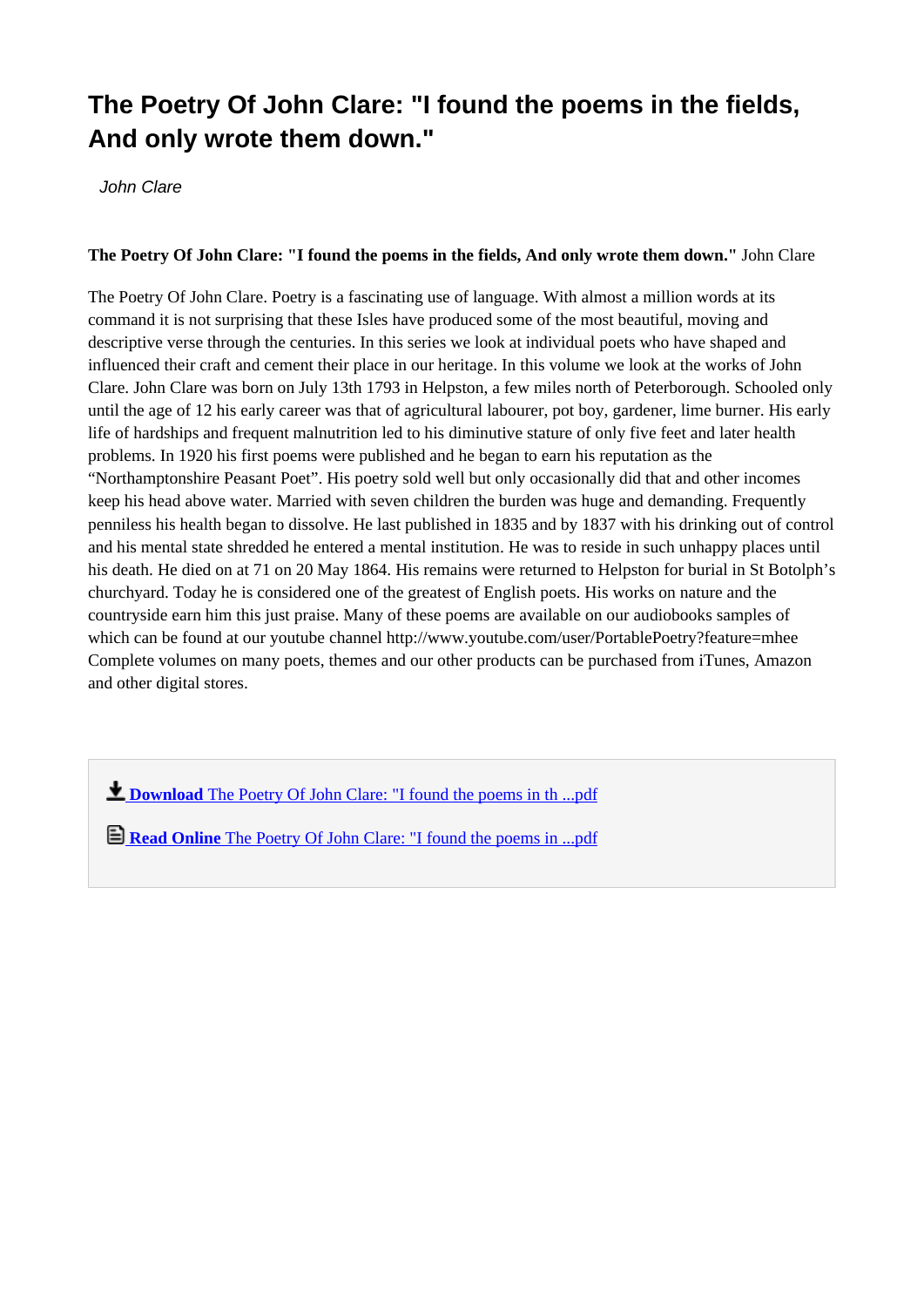#### **Download and Read Free Online The Poetry Of John Clare: "I found the poems in the fields, And only wrote them down." John Clare**

#### **From reader reviews:**

#### **Larry Gutierrez:**

Have you spare time for the day? What do you do when you have much more or little spare time? Yes, you can choose the suitable activity regarding spend your time. Any person spent their very own spare time to take a stroll, shopping, or went to typically the Mall. How about open as well as read a book entitled The Poetry Of John Clare: "I found the poems in the fields, And only wrote them down."? Maybe it is being best activity for you. You already know beside you can spend your time using your favorite's book, you can wiser than before. Do you agree with it has the opinion or you have various other opinion?

#### **Sheila Nathan:**

Book is to be different per grade. Book for children until finally adult are different content. We all know that that book is very important for all of us. The book The Poetry Of John Clare: "I found the poems in the fields, And only wrote them down." ended up being making you to know about other knowledge and of course you can take more information. It is extremely advantages for you. The publication The Poetry Of John Clare: "I found the poems in the fields, And only wrote them down." is not only giving you considerably more new information but also for being your friend when you feel bored. You can spend your own spend time to read your e-book. Try to make relationship together with the book The Poetry Of John Clare: "I found the poems in the fields, And only wrote them down.". You never feel lose out for everything when you read some books.

#### **Terrence Kimball:**

Here thing why this The Poetry Of John Clare: "I found the poems in the fields, And only wrote them down." are different and dependable to be yours. First of all reading a book is good nevertheless it depends in the content from it which is the content is as tasty as food or not. The Poetry Of John Clare: "I found the poems in the fields, And only wrote them down." giving you information deeper since different ways, you can find any book out there but there is no e-book that similar with The Poetry Of John Clare: "I found the poems in the fields, And only wrote them down.". It gives you thrill examining journey, its open up your own personal eyes about the thing this happened in the world which is might be can be happened around you. It is possible to bring everywhere like in playground, café, or even in your approach home by train. When you are having difficulties in bringing the imprinted book maybe the form of The Poetry Of John Clare: "I found the poems in the fields, And only wrote them down." in e-book can be your choice.

#### **Charles Hopper:**

Are you kind of busy person, only have 10 or maybe 15 minute in your time to upgrading your mind ability or thinking skill actually analytical thinking? Then you have problem with the book when compared with can satisfy your short time to read it because pretty much everything time you only find book that need more time to be read. The Poetry Of John Clare: "I found the poems in the fields, And only wrote them down." can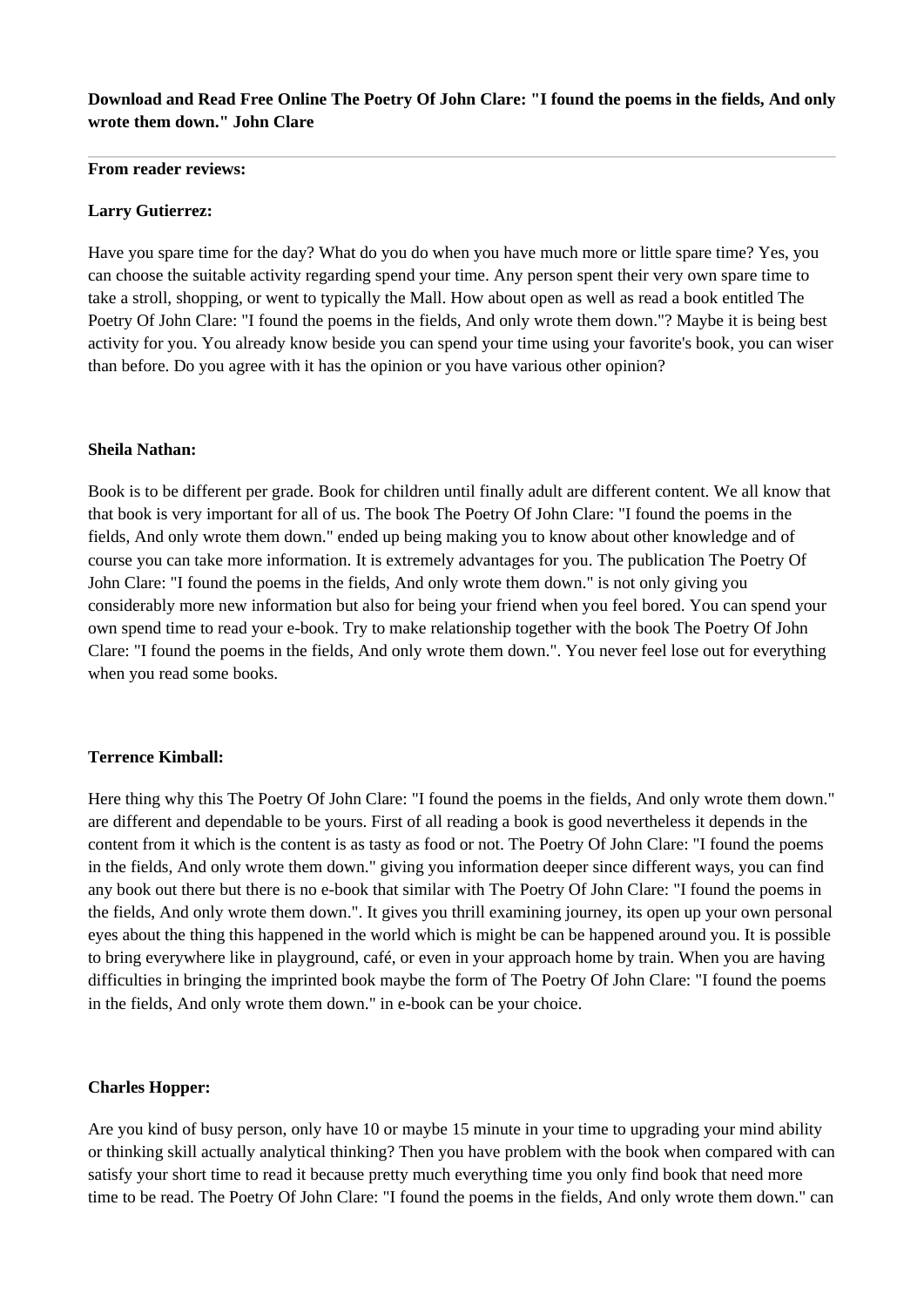be your answer since it can be read by anyone who have those short time problems.

## **Download and Read Online The Poetry Of John Clare: "I found the poems in the fields, And only wrote them down." John Clare #XBYCDTJ4UZH**